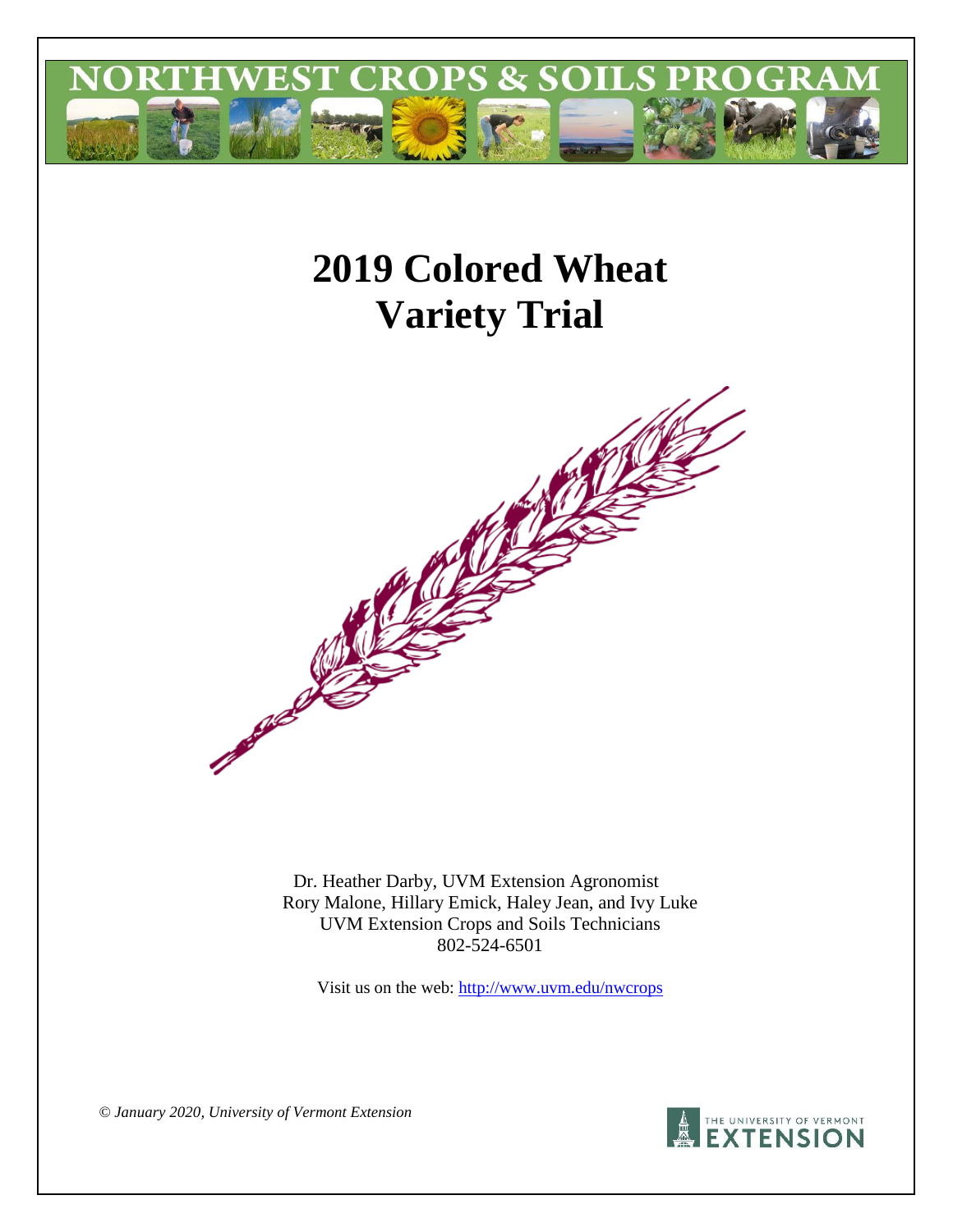### **2019 COLORED WHEAT VARIETY TRIAL**

Dr. Heather Darby, University of Vermont Extension heather.darby[at]uvm.edu

There is an interest amongst bakers and the grain industry in the development of colored wheat crosses as a specialty grain that can be marketed outside of commodity markets. Specialty grains can support local farm viability, and well as the viability of small-scale bakers and millers, and can be bred for adaptation to the local climate. Additionally, there is interest in evaluating the antioxidant capacity of colored wheats as they may have potential health benefits due to their antioxidant properties, which could further increase their value as a specialty grain. In 2019, the University of Vermont Extension's Northwest Crops and Soils Program evaluated the performance of twelve new colored wheat crosses from the Washington State University wheat breeding program, in order to examine their performance in organic production systems, and to grow out seed for future variety trials.

# **MATERIALS AND METHODS**

The colored wheat variety trial was initiated at Borderview Research Farm in Alburgh, VT, and at Morningstar Farm in Glover, VT in the 2019 field season. Plots were managed with practices similar to those used by producers in the surrounding area. At the Alburgh site, 57 lbs N, 57 lbs P, 57 lbs K were applied on 25-Apr. Wheat was grown without multiple replicates for each variety. Agronomic data is displayed in Table 1. Plots were seeded with a Carter cone seeder at a rate of 125 lbs ac<sup>-1</sup> at the Glover location on 15-May and at the Alburgh location on 16-May. Plots were 2.5' x 20'. At the Alburgh location, the previous crop was spring barley and the soil type was Benson rocky silt loam with 8 to 15 percent slopes. At the Glover location, the soil type was Adams loamy sand with 3 to 8 percent slopes. Twelve varieties of blue and red wheat were planted at the Alburgh, VT location, seven of which were also planted at the Glover, VT site. Varieties, parentage, and color are displayed with the harvest results in Tables 3 and 4.

|                           | Alburgh, VT                          | Glover, VT                              |  |  |
|---------------------------|--------------------------------------|-----------------------------------------|--|--|
| <b>Trial information</b>  | <b>Borderview Research Farm</b>      | <b>Morningstar Farm</b>                 |  |  |
| Soil type                 | Benson rocky silt loam, 8-15% slopes | Adams loamy sand, 3-8% slopes           |  |  |
| Previous crop             | Spring barley                        | Dry beans                               |  |  |
| <b>Seeding rate</b>       | 125 lbs $ac^{-1}$                    | 125 lbs $ac^{-1}$                       |  |  |
| <b>Row spacing (in)</b>   | 6                                    | 6                                       |  |  |
| <b>Planting date</b>      | $16$ -May                            | $15$ -May                               |  |  |
| <b>Harvest date</b>       | $14$ -Aug                            | $26$ -Aug                               |  |  |
| Harvest area (ft)         | $2.5 \times 20$                      | $2.5 \times 20$                         |  |  |
| <b>Tillage operations</b> | Fall plow, disk & spike tooth harrow | Fall plow, disk & spike tooth<br>harrow |  |  |

| Table 1. Trial agronomic information, 2019. |  |
|---------------------------------------------|--|
|---------------------------------------------|--|

Plots were harvested with an Almaco SPC50 small plot combine on 14-Aug at the Alburgh site and on 26-Aug at the Glover site. The harvest area was 2.5' x 20'. Yields were determined at harvest. Seed was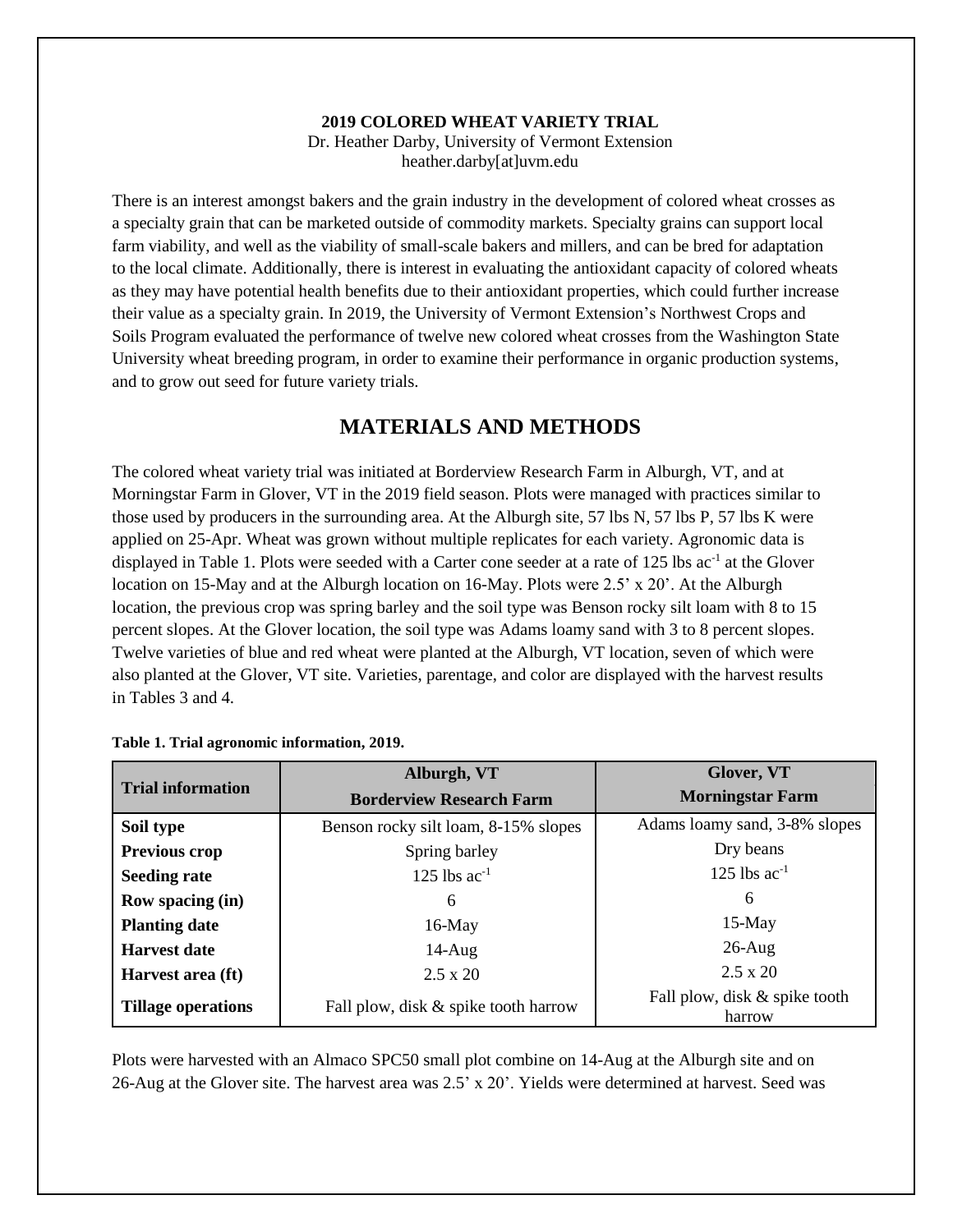cleaned by hand on 10-Jan 2020 and test weight was recorded at that time with a Dickey-John mini-GAC moisture meter.

# **RESULTS**

Seasonal precipitation and temperature were recorded onsite at the Alburgh, VT location with a Davis Instruments Vantage Pro2 weather station equipped with a WeatherLink data logger (Table 2). A cooler than average and wet spring led to only 1630 Growing Degree Days (GDDs) accumulated May-June, which was 140 GDDs below average. GDDs ceased to lag behind the 30-year normal in July, which saw higher than average temperatures, less precipitation, and 1286 accumulated GDDs, 88 above the 30-year normal. Overall, there were 4041 GDDs accumulated across the growing season, 66 below the average.

| Table 2. Seasonal weather data collected in Alburgh, VT, 2019. |  |  |  |  |
|----------------------------------------------------------------|--|--|--|--|
|----------------------------------------------------------------|--|--|--|--|

|                                     | 2019       |         |         |         |
|-------------------------------------|------------|---------|---------|---------|
|                                     | <b>May</b> | Jun     | Jul     | Aug     |
| Average temperature $({}^{\circ}F)$ | 53.3       | 64.3    | 73.5    | 68.3    |
| Departure from normal               | $-3.11$    | $-1.46$ | 2.87    | $-0.51$ |
|                                     |            |         |         |         |
| Precipitation (inches)              | 4.90       | 3.06    | 2.34    | 3.50    |
| Departure from normal               | 1.45       | $-0.63$ | $-1.81$ | $-0.41$ |
|                                     |            |         |         |         |
| Growing Degree Days (base 32°F)     | 660        | 970     | 1286    | 1125    |
| Departure from normal               | $-96$      | -44     | 88      | $-14$   |

Based on weather data from a Davis Instruments Vantage Pro2 with WeatherLink data logger. Historical averages are for 30 years of NOAA data (1981-2010) from Burlington, VT.

Results of this trial are displayed below in Tables 3 and 4, as well as parentage and coloring. No statistical analysis was performed, and average yields and test weights are presented by variety.

| <b>Breeding name</b> | <b>Mother</b>          | <b>Father</b>              | <b>Color</b> | Yield                  | <b>Test weight</b> |
|----------------------|------------------------|----------------------------|--------------|------------------------|--------------------|
|                      |                        |                            |              | $\ln$ ac <sup>-1</sup> | $\ln 1$            |
| 5C14C0058            | <b>Expresso</b>        | CDC Primepurple            | Red          | 1840                   | 55.3               |
| 5C14C0024            | Dayn                   | <b>Purple La Prevision</b> | Red          | 1074                   | 55.2               |
| 5C14C0028            | Purple Olympic         | Edison                     | Red          | 814                    | 50.4               |
| 5C14C0037            | Laval 19               | Edison                     | Red          | 662                    | 47.9               |
| 5C14C0044            | Edison                 | Sebesta Blue 3             | Blue         | 104                    | 51.6               |
| 5C14C0062            | 6177049                | UC66049                    | Blue         | 1548                   | 50.3               |
| 5C14C0032            | Gus                    | Sebesta Blue 3             | Blue         | 1031                   | 46.7               |
| 5C14C0047P           | <b>CDC</b> Primepurple | Edison                     | Red          | 1431                   | 55.7               |
| 6J130009             | Seahawk                | Sebesta Blue 3             | Blue         | 974                    | 51.6               |
| 5C14C0019            | Sebesta Blue 3         | Dayn                       | Blue         | 1349                   | 51.3               |
| 5C14C0056P           | 6177049                | CDC Primepurple            | Red          | 1427                   | 54.5               |
| $AHR-15$             | Nardo                  | 1159.288.18b.1.2           | Red          | 244                    |                    |
| Trial mean           |                        |                            |              | 1042                   | 51.9               |

#### **Table 3. Colored wheat varieties and yields, Alburgh, VT, 2019.**